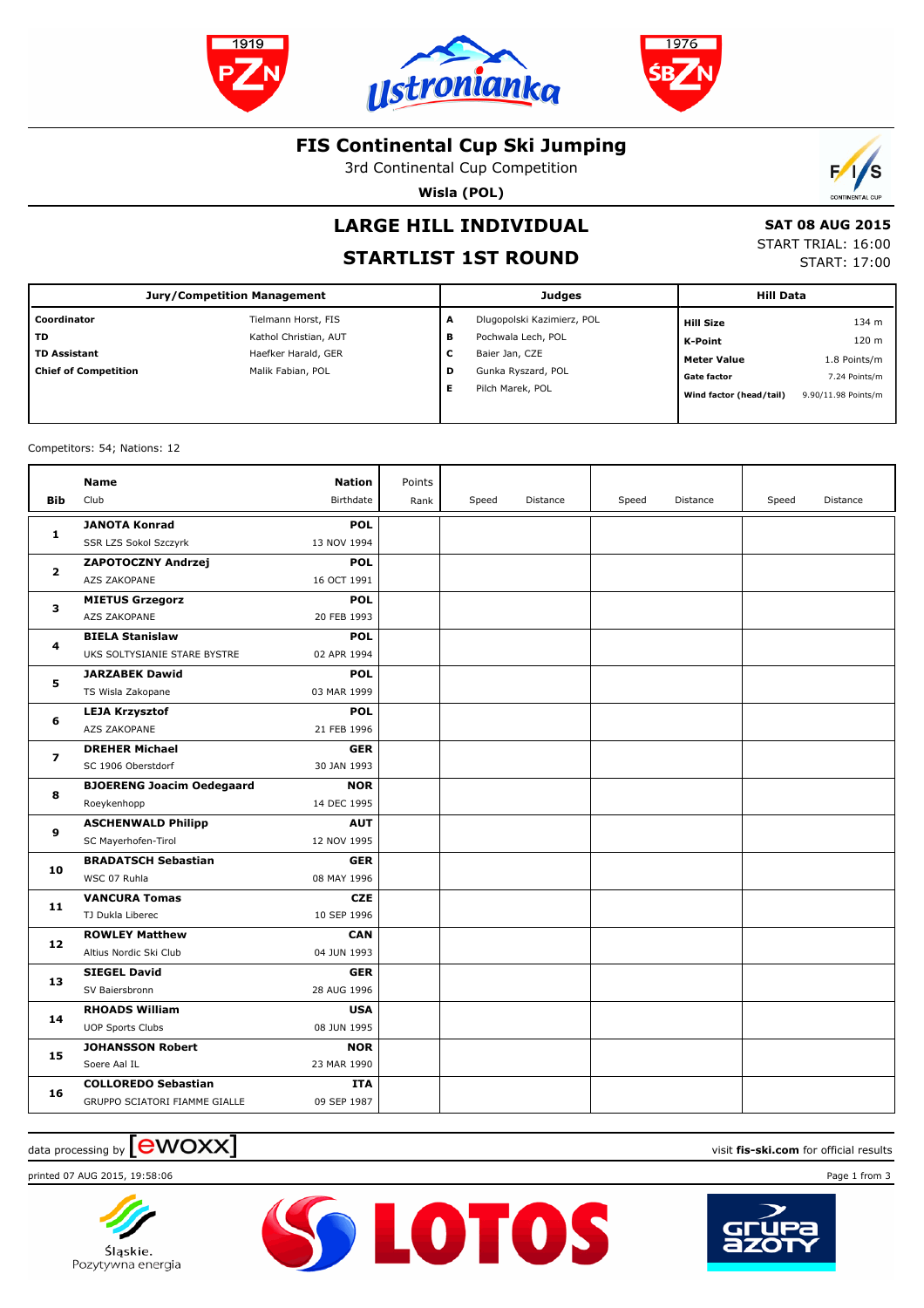





## **FIS Continental Cup Ski Jumping**

3rd Continental Cup Competition

**Wisla (POL)**



# **LARGE HILL INDIVIDUAL**

 **SAT 08 AUG 2015**

|     | LARGL IIILL INDIVIDOAL<br><b>STARTLIST 1ST ROUND</b> |                           |        |       |          |       |          | JAI VU AUU LUIJ<br>START TRIAL: 16:00<br><b>START: 17:00</b> |          |  |
|-----|------------------------------------------------------|---------------------------|--------|-------|----------|-------|----------|--------------------------------------------------------------|----------|--|
|     | Name                                                 | Nation                    | Points |       |          |       |          |                                                              |          |  |
| Bib | Club                                                 | Birthdate                 | Rank   | Speed | Distance | Speed | Distance | Speed                                                        | Distance |  |
|     | <b>TROFIMOV Roman Sergeevich</b>                     | <b>RUS</b>                |        |       |          |       |          |                                                              |          |  |
| 17  | UOR SDUSHOR Nizhniy Novgorod                         | 19 NOV 1989               |        |       |          |       |          |                                                              |          |  |
|     | <b>KLYMCHUK Andrii</b>                               | <b>UKR</b>                |        |       |          |       |          |                                                              |          |  |
| 18  | Kremenets Ski School                                 | 10 DEC 1994               |        |       |          |       |          |                                                              |          |  |
| 19  | <b>VARESCO Daniele</b>                               | ITA                       |        |       |          |       |          |                                                              |          |  |
|     | G.S. FIAMME ORO MOENA                                | 25 JUL 1995               |        |       |          |       |          |                                                              |          |  |
| 20  | <b>BJERKEENGEN Fredrik</b>                           | <b>NOR</b>                |        |       |          |       |          |                                                              |          |  |
|     | Kolbukameratene IL                                   | 11 NOV 1988               |        |       |          |       |          |                                                              |          |  |
| 21  | <b>SARDYKO Alexander</b>                             | <b>RUS</b>                |        |       |          |       |          |                                                              |          |  |
|     | Dinamo N.Novgorod-Krasnoyarsk                        | 08 MAY 1990               |        |       |          |       |          |                                                              |          |  |
| 22  | <b>ZNISZCZOL Aleksander</b>                          | <b>POL</b>                |        |       |          |       |          |                                                              |          |  |
|     | KS Wisla Wisla<br><b>MURANKA Klemens</b>             | 08 MAR 1994<br><b>POL</b> |        |       |          |       |          |                                                              |          |  |
| 23  | TS Wisla Zakopane                                    | 31 AUG 1994               |        |       |          |       |          |                                                              |          |  |
|     | <b>GLASDER Michael</b>                               | <b>USA</b>                |        |       |          |       |          |                                                              |          |  |
| 24  | Norge Ski Club                                       | 27 MAR 1989               |        |       |          |       |          |                                                              |          |  |
|     | ZIOBRO Jan                                           | <b>POL</b>                |        |       |          |       |          |                                                              |          |  |
| 25  | WKS Zakopane                                         | 24 JUN 1991               |        |       |          |       |          |                                                              |          |  |
|     | <b>ROMASHOV Alexey</b>                               | <b>RUS</b>                |        |       |          |       |          |                                                              |          |  |
| 26  | Saint-Petersburg KOR1                                | 29 APR 1992               |        |       |          |       |          |                                                              |          |  |
|     | <b>BIRCHLER Tobias</b>                               | <b>SUI</b>                |        |       |          |       |          |                                                              |          |  |
| 27  | Einsiedeln                                           | 29 JUL 1997               |        |       |          |       |          |                                                              |          |  |
| 28  | <b>ALTENBURGER Florian</b>                           | <b>AUT</b>                |        |       |          |       |          |                                                              |          |  |
|     | SC Seekirchen-Salzburg                               | 02 NOV 1993               |        |       |          |       |          |                                                              |          |  |
| 29  | <b>FRIBERG Christian</b>                             | <b>USA</b>                |        |       |          |       |          |                                                              |          |  |
|     | Saint Paul Ski Club                                  | 08 SEP 1994               |        |       |          |       |          |                                                              |          |  |
| 30  | <b>PASICHNYK Stepan</b>                              | <b>UKR</b>                |        |       |          |       |          |                                                              |          |  |
|     | Kremenets ski school                                 | 09 JAN 1998               |        |       |          |       |          |                                                              |          |  |
| 31  | <b>MUELLER Lukas</b>                                 | <b>AUT</b><br>14 MAR 1992 |        |       |          |       |          |                                                              |          |  |
|     | SV Villach-Kaernten<br><b>HEINRICH Tim</b>           | <b>GER</b>                |        |       |          |       |          |                                                              |          |  |
| 32  | Wsv Schmiedefeld                                     | 06 MAY 1995               |        |       |          |       |          |                                                              |          |  |
|     | <b>SCHULER Andreas</b>                               | SUI                       |        |       |          |       |          |                                                              |          |  |
| 33  | Einsiedeln                                           | 30 DEC 1995               |        |       |          |       |          |                                                              |          |  |
|     | <b>GRANERUD Halvor Egner</b>                         | <b>NOR</b>                |        |       |          |       |          |                                                              |          |  |
| 34  | Asker Skiklubb                                       | 29 MAY 1996               |        |       |          |       |          |                                                              |          |  |
|     | <b>QUECK Danny</b>                                   | <b>GER</b>                |        |       |          |       |          |                                                              |          |  |
| 35  | WSV 08 Lauscha                                       | 17 SEP 1989               |        |       |          |       |          |                                                              |          |  |
|     | <b>REISENAUER Janni</b>                              | <b>AUT</b>                |        |       |          |       |          |                                                              |          |  |
| 36  |                                                      | 07 NOV 1997               |        |       |          |       |          |                                                              |          |  |
|     | <b>KALINICHENKO Vitaliy</b>                          | <b>UKR</b>                |        |       |          |       |          |                                                              |          |  |
| 37  | Vorokhta Ski School                                  | 09 AUG 1993               |        |       |          |       |          |                                                              |          |  |

#### $\frac{1}{2}$  data processing by  $\boxed{\text{ewOX}}$

printed 07 AUG 2015, 19:58:06 Page 2 from 3